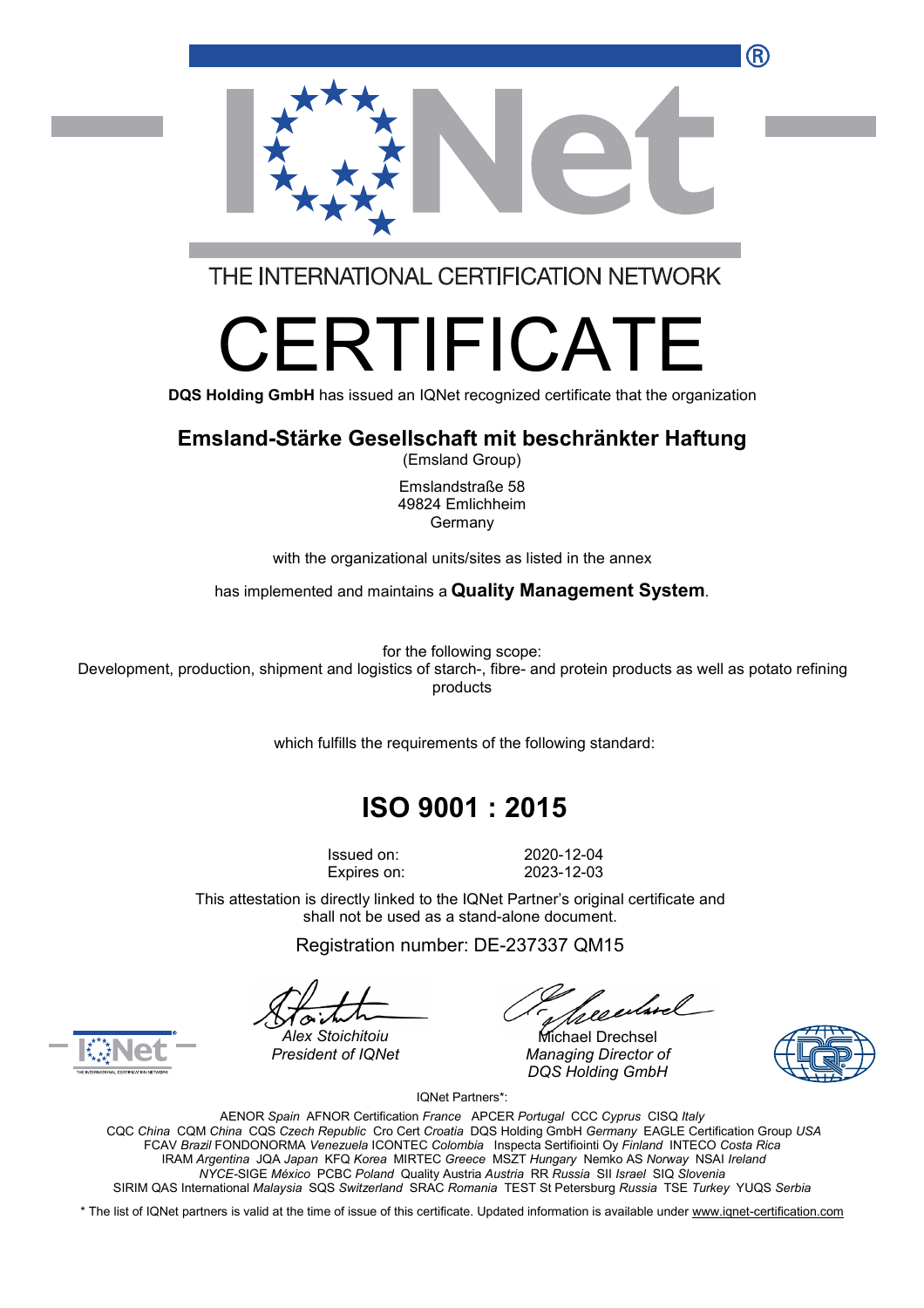

## **Annex to IQNet Certificate Number: 237337 QM15**

#### **Emsland-Stärke Gesellschaft mit beschränkter Haftung**

(Emsland Group)

Emslandstraße 58 49824 Emlichheim Germany

**Location Scope**

**249055 Emsland-Stärke GmbH Werk Kyritz Pritzwalker Straße 10 16866 Kyritz Germany**

Production of starch-, fibre- and protein products as well as mixtures of raw materials for the food industry

**082036 Emsland Food GmbH Werk Wittingen Wunderbütteler Kirchweg 11 29378 Wittingen Germany**

Production of potato granules, incl. by-product small potato parts

**249057 Emsland-Stärke GmbH Werk Wietzendorf Klein Amerika 29649 Wietzendorf Germany**

Production of potato starch incl. potato pulp and potato protein

**249082 Emsland Food GmbH Werk Cloppenburg Werner-Eckart-Ring 13 49661 Cloppenburg Germany**

Production of potato flakes, incl. by-products small potato parts and potato cooking water